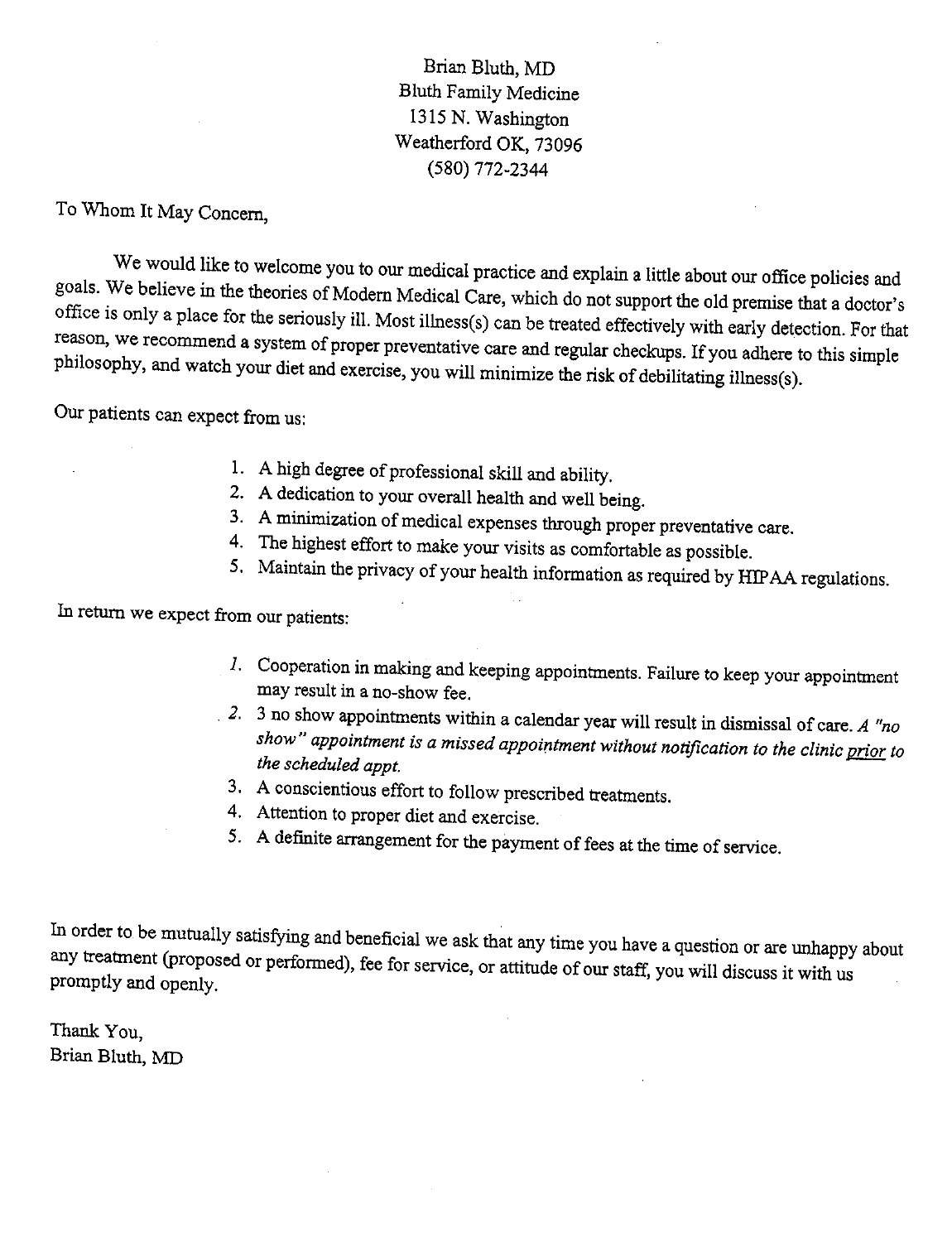### NOTICE OF PRIVACY PRACTICES BRIAN BLUTH, M.D.

### THIS NOTICE DESCRIBES HOW MEDICAL INFORMATION MAY BE USED AND DISCLOSED AND HOW YOU CAN GET ACCESS TO THIS INFORMATION. PLEASE REVIEW CAREFULY.

The Health Insurance Portability and Accountability Act of 1996 (HIPAA) is a federal program that requires that all medical records and other individually identifiable health information used or disclosed by us in any form, whether electronically, on paper, or orally, are kept properly confidential. This Act gives you, the patient, significant new rights to understand and control how your health information is used. "HIPAA" provides penalties for covered entities that misuse personal

As required by "HIPAA", we have prepared this explanation of how we are required to maintain the privacy of your health information and how we may use and disclose your health information.

We may use and disclose your medical records only for each of the following purposes:

\* TREATMENT means providing, coordinating, or managing health care and related services by one or more health care providers.

\* PAYMENT means such activities as obtaining reimbursement for services, confirming coverage, billing or collection activities, and utilization review. An example of this would be sending a bill for your visit to your insurance company for payment.

\* HEALTH CARE OPERATIONS include the business aspects of running our practice, such as conducting quality assessment and improvement activities, auditing functions, cost-management analysis, and customer service. An example would be and internal quality assessment review.

We may contact you to provide appointment reminders or information about treatment alternatives or other health-related benefits and services that may be of interest to you.

Any other uses or disclosures will be made only with your written authorization. You may revoke such authorization in writing and we are required to honor and abide by that written request, except to the extent that we have already taken actions relying on your authorization.

You have the following rights with respect to your protected health information, which you can exercise by presenting a written request to the Privacy Officer:

\* The right to request restrictions on certain uses and disclosures of protected health information, including those related to disclosures to family members, other relatives, or individuals involved in your care. We are, however, not required to agree to a requested restriction. If we do agree to a restriction, we must abide by it unless you agree in writing to remove it.

- 
- \* The right to reasonable requests to receive confidential communications of protected health information from us by alternative means. \* The right to inspect and copy your protected health information.
- \* The right to amend your protected health information.
- \* The right to receive an accounting of disclosures of protected health information.
- \* The right to obtain a paper copy of this notice from us upon request.

We are required by law to maintain the privacy of your protected health information and to provide you with notice of our legal duties and privacy practices with respect to protected health information.

This notice is effective April, 04, 2003 and we are required to abide by the terms of the Notice of Privacy Practices and to make the new notice provisions effective for all protected health information that we maintain. We will post and you may request a written copy of a revised Notice of Privacy Practices from this office.

You have recourse if you feel that your privacy protections have been violated. You have the right to file a written complaint with our office, or with the Office of Civil Rights, Region VI about violations of the provisions of this notice or the policies and procedures of our office. We will not retaliate against you for filing a complaint.

| For more information about HIPAA or to file a complaint:                          |
|-----------------------------------------------------------------------------------|
| Office of Civil Rights, Region VI<br>U.S. Department of Health and Human Services |
|                                                                                   |

partment of Health and Human Services 1301 Young Street, Suite 1169 Dallas, TX 75202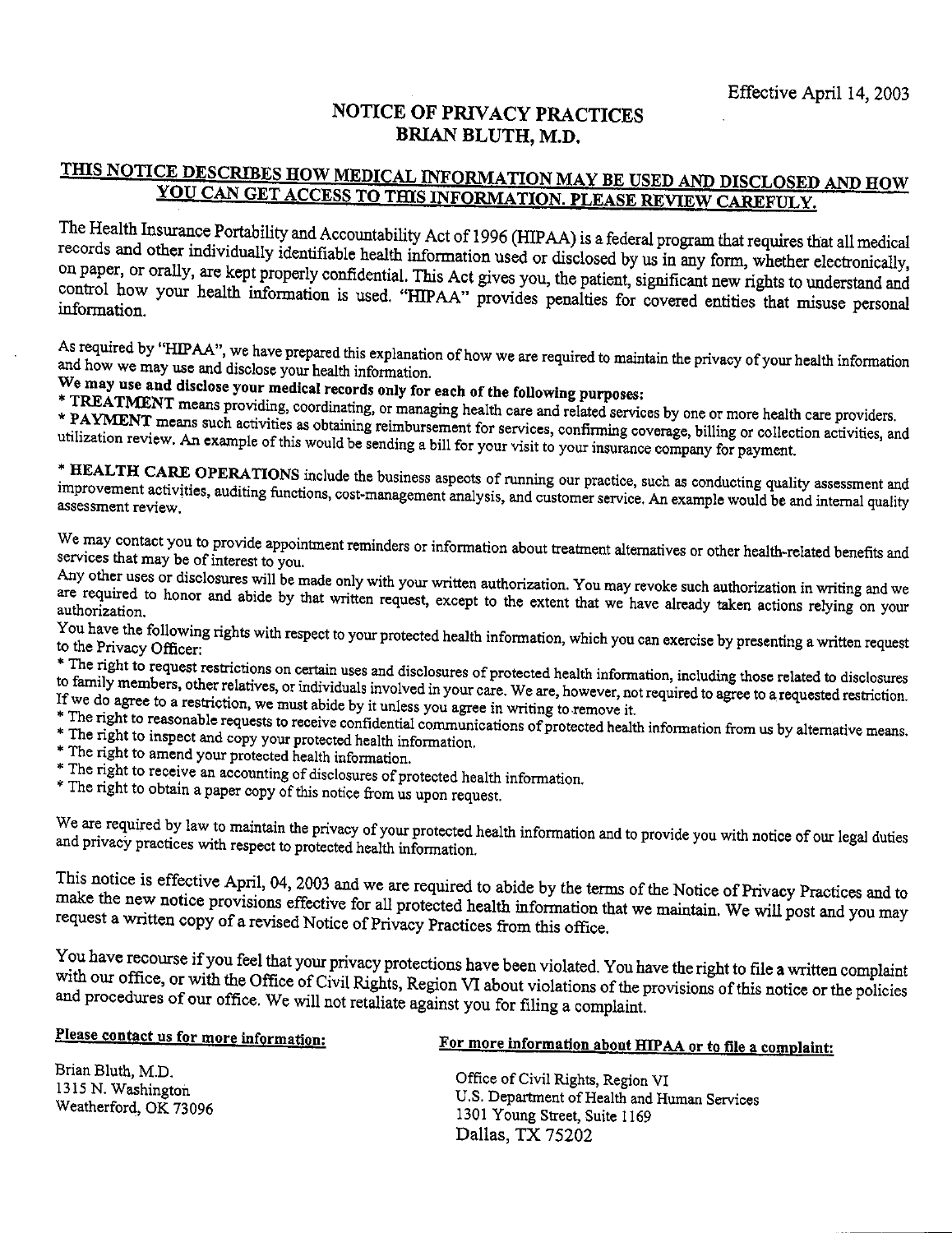## PATIENT REGISTRATION

| DEMOGRAPHIC INFORMATION                                                    |                        |                           |     |
|----------------------------------------------------------------------------|------------------------|---------------------------|-----|
|                                                                            |                        |                           | MI: |
|                                                                            |                        |                           |     |
| SOCIAL SECURITY #: $E1$ ETHNICITY:                                         |                        |                           |     |
| ADDRESS 1:                                                                 |                        |                           |     |
| $CITY:$ $ZIP:$ $ZIP:$                                                      |                        |                           |     |
| LANGUAGE: LANGUAGE COUNTRY:                                                |                        |                           |     |
| MARITAL STATUS: CSINGLE C MARRIED C PARTNER C DIVORCED C WIDOWED           |                        |                           |     |
| $\Box$ PREGNANT (check if applicable) $\Box$ NURSING (check if applicable) |                        |                           |     |
| Whom may we thank for referring you to our practice?                       |                        |                           |     |
| CONTACT INFORMATION                                                        |                        |                           |     |
| HOME PHONE: WORK PHONE: EXT:                                               |                        |                           |     |
|                                                                            |                        |                           |     |
| EMERGENCY CONTACT INFORMATION                                              |                        |                           |     |
| CONTACT FIRST NAME: CONTACT LAST NAME:                                     |                        |                           |     |
| CONTACT HOME PHONE: CONTACT CELL PHONE:                                    |                        |                           |     |
| RELATIONSHIP TO PATIENT: CONTACT ADDRESS: CONTACT ADDRESS:                 |                        |                           |     |
| $CITY:$ STATE: $ZIP:$                                                      |                        |                           |     |
| FAMILY MEMBERS IN THE PRACTICE                                             |                        |                           |     |
| $(mame)$ (relationship to patient)                                         |                        |                           |     |
| $(mame)$ $(mame)$                                                          |                        | (relationship to patient) |     |
|                                                                            |                        |                           |     |
| PRIMARY CARE / OTHER PHYSICIAN                                             |                        |                           |     |
| PHYSICIAN NAME: PRACTICE NAME:                                             |                        |                           |     |
| ADDRESS: CITY: CITY: STATE: ZIP: ZIP:                                      |                        |                           |     |
|                                                                            |                        |                           |     |
| PHARMACY LOCATION:                                                         |                        |                           |     |
|                                                                            | <del>- 300 - 300</del> |                           |     |

By signing below, I attest that the information provided above is true and accurate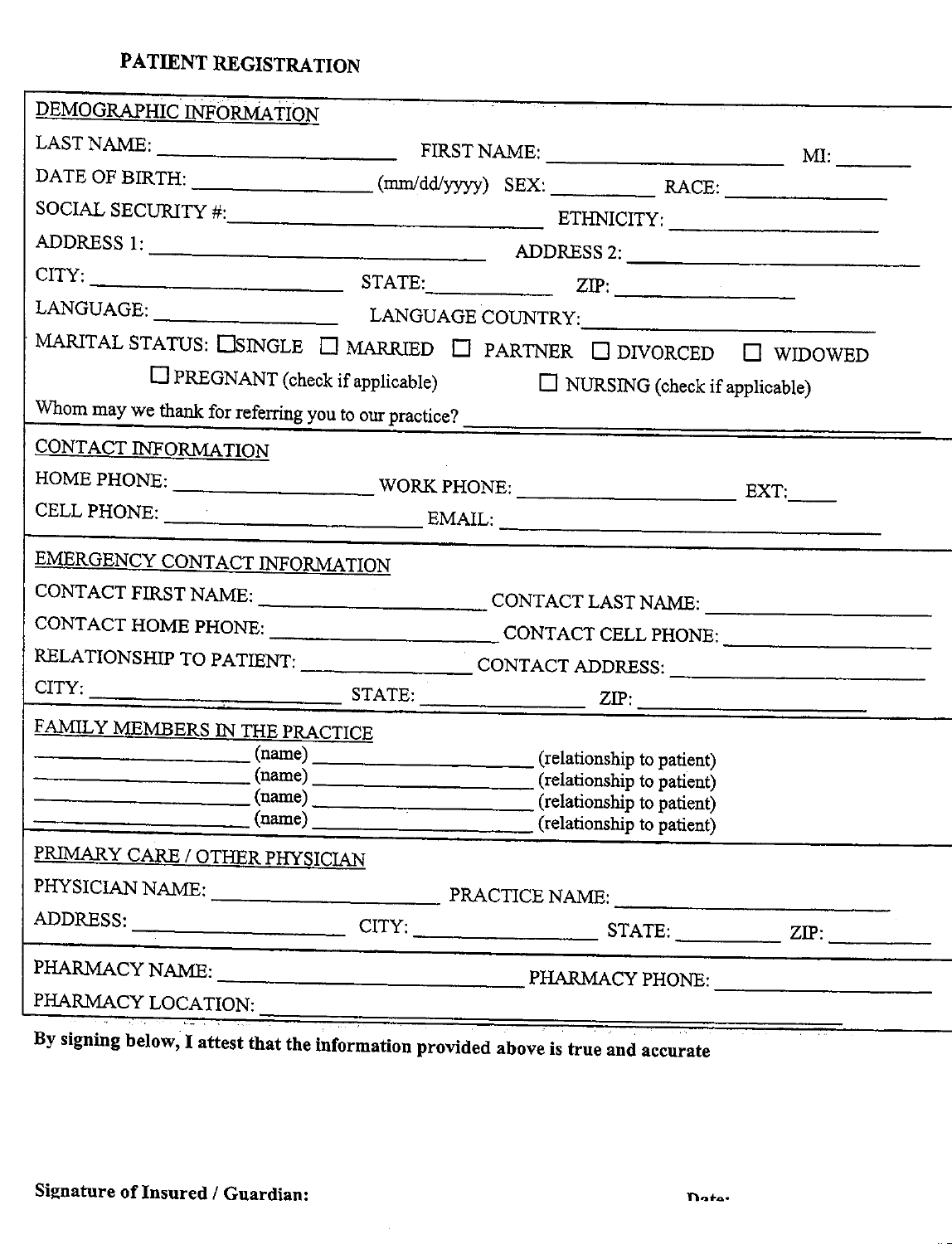# INSURANCE INFORMATION

| PRIMARY INSURANCE                                                    |                                                                                                               |  |
|----------------------------------------------------------------------|---------------------------------------------------------------------------------------------------------------|--|
|                                                                      |                                                                                                               |  |
|                                                                      | GROUP #: $\qquad \qquad \qquad \text{SUBSCRIBER #:}$                                                          |  |
|                                                                      |                                                                                                               |  |
|                                                                      | SOCIAL SECURITY #: ______________________DOB: _________________________RELATION TO PATIENT: _________________ |  |
|                                                                      | ADDRESS: CITY: CITY: STATE: ZIP: ZIP:                                                                         |  |
| PHONE #: $EXT:$                                                      |                                                                                                               |  |
|                                                                      | ADVANCED DIRECTIVE? $\Box$ YES $\Box$ NO WHERE IS IT FILED? _______________(what medical facility?)           |  |
|                                                                      |                                                                                                               |  |
|                                                                      | CITY: STATE ZIP: BUSINESS PHONE #:                                                                            |  |
| ADDITIONAL INSURANCE                                                 |                                                                                                               |  |
| IS THE PATIENT COVERED BY ADDITIONAL INSURANCE? $\Box$ YES $\Box$ NO |                                                                                                               |  |
|                                                                      | INSURANCE COMPANY: COMPANY: CO-PAY:                                                                           |  |
|                                                                      | GROUP #: $\qquad \qquad \qquad \text{SUBSCRIBER #:}$                                                          |  |
|                                                                      |                                                                                                               |  |
|                                                                      | SOCIAL SECURITY #: _____________________DOB: _________________________RELATION TO PATIENT: _________          |  |
|                                                                      | ADDRESS: CITY: CITY: STATE: ZIP: ZIP:                                                                         |  |
| PHONE #: $EXT:$                                                      |                                                                                                               |  |
|                                                                      |                                                                                                               |  |
|                                                                      | BUSINESS ADDRESS: _____________________CITY: ____________________STATE ________ ZIP:________________          |  |
| BUSINESS PHONE # :                                                   |                                                                                                               |  |
|                                                                      | EMPLOYMENT STATUS: C Employed C Unemployed C Full Time Student C Part Time Student C Retired                  |  |
|                                                                      | LAST DEGREE EARNED: $\Box$ HIGH SCHOOL $\Box$ COLLEGE $\Box$ GRADUATE SCHOOL                                  |  |
|                                                                      |                                                                                                               |  |
| BUSINESS PHONE:                                                      |                                                                                                               |  |
|                                                                      |                                                                                                               |  |
|                                                                      | IS THIS AN ACCIDENT? DATE OF INJURY IS THIS A MOTOR VEHICLE ACCIDENT?                                         |  |
| $\Box$ YES<br>$\square$ NO                                           |                                                                                                               |  |
|                                                                      | $\Box$ YES<br>$\square$ NO<br>YOUR INSURANCE CARD AND PHOTO ID ARE REQUIRED AT THE TIME OF VOUR VISIT         |  |
|                                                                      |                                                                                                               |  |

By signing below, I attest that the information provided above is true and accurate

 $\sim 10^7$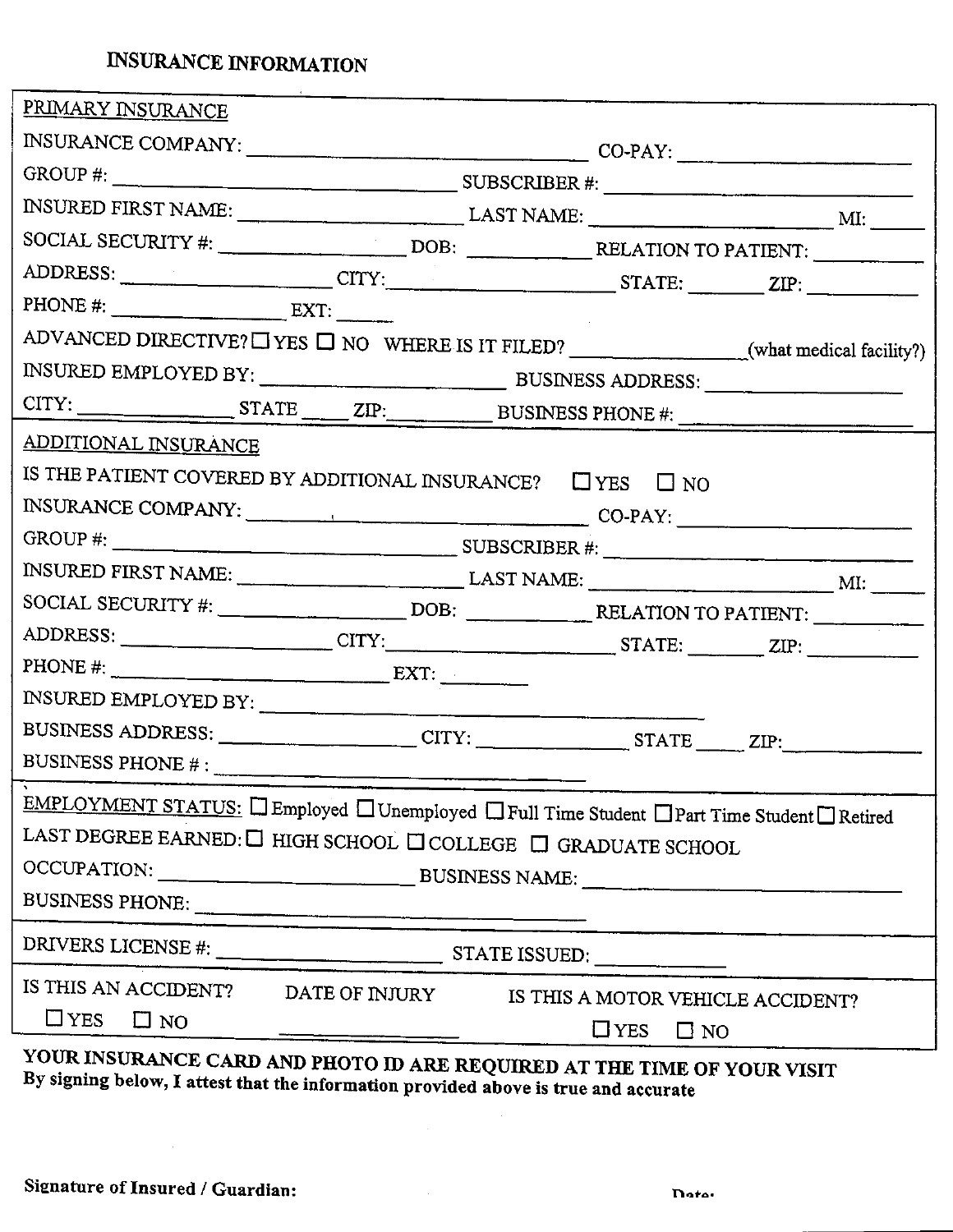# Consent to Use and Disclosure of Health Information for Treatment, Payment, or **Healthcare Operations**

I understand that as part of my health and medical care, Bluth Family Medicine, LLC-Brian L. Bluth M.D. originates and maintains medical and health records describing my health history, symptoms, examination and test results, diagnoses, treatment, and any plans for future care or neatment. I further understand that this information serves as: + a basis for planning my care and treatment;

+ a means of communications among the health professionals who contribute to my care;

+ a sources of information for applying my diagnosis and treatment information to my bill;

+ a means for a third-party payer to verify that services were billed as actually provided.

+ and a tool for routine healtheare operations such as assessing quality and reviewing the competence of healthcare professionals. I further understand and agree that this agreement to release information shall apply to all information accumulated up to this date and to any information acquired in the future. This agreement to release futher information shall remain in force until such time as I shall revoke it in writing.

I understand and have been provided with a PATIENT PRIVACY NOTICE that provides a more complete description of information uses and disclosures. Tunderstand that I have the right to review the PATHNT PRIVACY. NOTICE prior to signing this consean. I understand that Blufh Family Medicine, LLC-Brian L. Bluth, M.D. reserves the right to change their notice and practices, but that prior to implantation will mail a copy of any revised notice to the address I have provided. I understand that I have the right to object to the use of my health information for directory purposes. I understand that I have the right to request restrictions as to how my health information may be used or disclosed to carry our treatment, payment, or healthcare operations and that Bluth Family Medicine, LLC-Brian L. Bluth, M.D. is not required to agree to the restrictions requested. I underland that I must revoke this consent in writing. except to the extent the organization has already taken action in reliance thereon.

By Oklahoma law we are required to notify...that the information authorized for release may include records which may indicate the presence of a communicable or venereal disease which may include, but are not limited to, diseases such as hepatitis, syphilis, gonorrhea and the human immunedeficiency virus, also known as Acquired Immune Deficiency Syndrome

# In addition to the release outlined above, information may be released to the following

| Name/Phone Number           | <u>mulvicuals/organizations:</u> |                                                                        |
|-----------------------------|----------------------------------|------------------------------------------------------------------------|
|                             | Relationship                     | <b>Options</b>                                                         |
| $\mathbf{2}$                |                                  | Billing information<br>Appointment info<br>Medišal/Health Info         |
| 3.                          |                                  | Billing information<br>Appointment Info<br>Medical/Health Info         |
| $\mathcal{A}_{\mathcal{F}}$ |                                  | Billing information<br>Appointment Info<br>Medical/Health Info         |
|                             |                                  | <b>Billing information</b><br>Appointment Info.<br>Medical/Health Info |

I request the following restrictions to the use and/or disclosure of my health information:

| Fou May Contact me by telephone         |               |
|-----------------------------------------|---------------|
|                                         | Phone Number: |
| Von May feave a message/voicemail       |               |
| Please Do Not leave a message/voicemail | Phone Number  |
|                                         |               |
|                                         |               |

This request supersedes any prior request for communication of information I may have made.

Signature of Patient or Legal Representative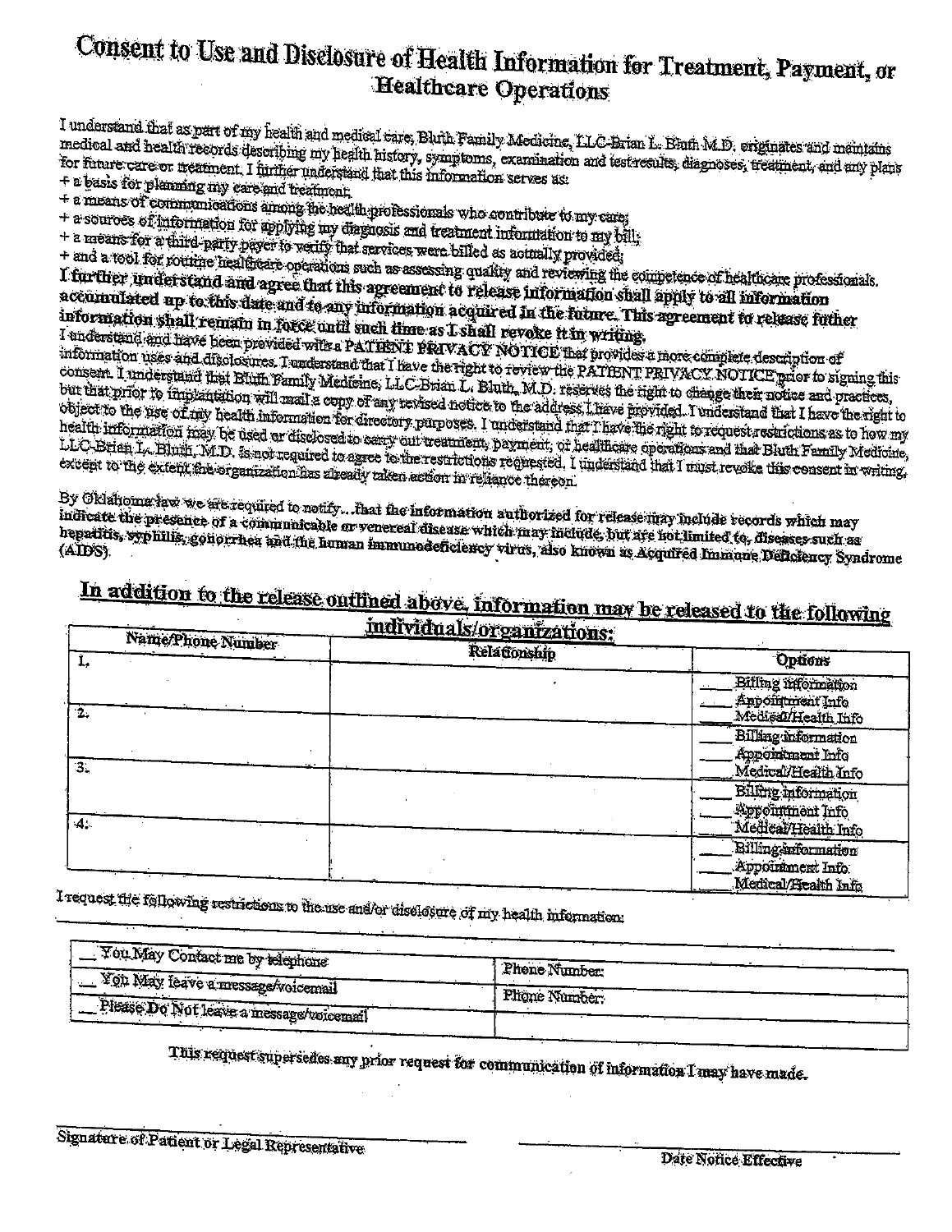### PATIENT REGISTRATION

### Authorization to release or use information for treatment. pavment. or health care operations

I hereby authorize the release or use of my individually identifiable health information (protected health information or PHI) and medical information by \_\_\_\_\_\_\_\_\_\_\_\_\_\_\_\_\_\_\_\_\_\_\_\_\_\_\_\_\_\_\_\_\_\_ in order to carry out treatment, payment, or health care operations. You should review the Practioe's Notice of Privaoy Practices for a more complete description of the potential release and use of such information, and you have the right to review such Notice prior to siping this Consent Form.

We reserve the right to change the terms of its Notice of Privacy Practices at any time. If we do make changes to the terms of its Notice of Privacy Practices, you may obtain a copy of the revised notioe by writing our practice or requesting a copy from our front desk staff

You retain the right to request that we further restrict how your protected health information is released or used to carry out treatment, payment, or heath care operations. Our practice is not required to agree to such requested restrictions; however, if we do agree to your requested restiction(s), such restrictions are then binding on the Practice.

| I agree and consent to            | releasing information to me in the following manners: |
|-----------------------------------|-------------------------------------------------------|
| <b>VIA MAIL</b>                   | PLEASE INITIAL                                        |
| $\Box$ OK TO MAIL TO HOME ADDRESS |                                                       |
| $\Box$ OK TO MAIL TO WORK ADDRESS |                                                       |
| VIA HOME TELEPHONE                |                                                       |
| OK TO LEAVE DETAILED MESSAGE      |                                                       |
| LEAVE CALL BACK NUMBER ONLY       |                                                       |
| VIA WORK TELEPHONE                |                                                       |
| OK TO LEAVE DETAILED MESSAGE      |                                                       |
| LEAVE CALL BACK NUMBER ONLY       |                                                       |
| VIA FAX                           |                                                       |
| OK TO FAX TO:                     |                                                       |

By signing below, I attest that the information provided above is true and accurate